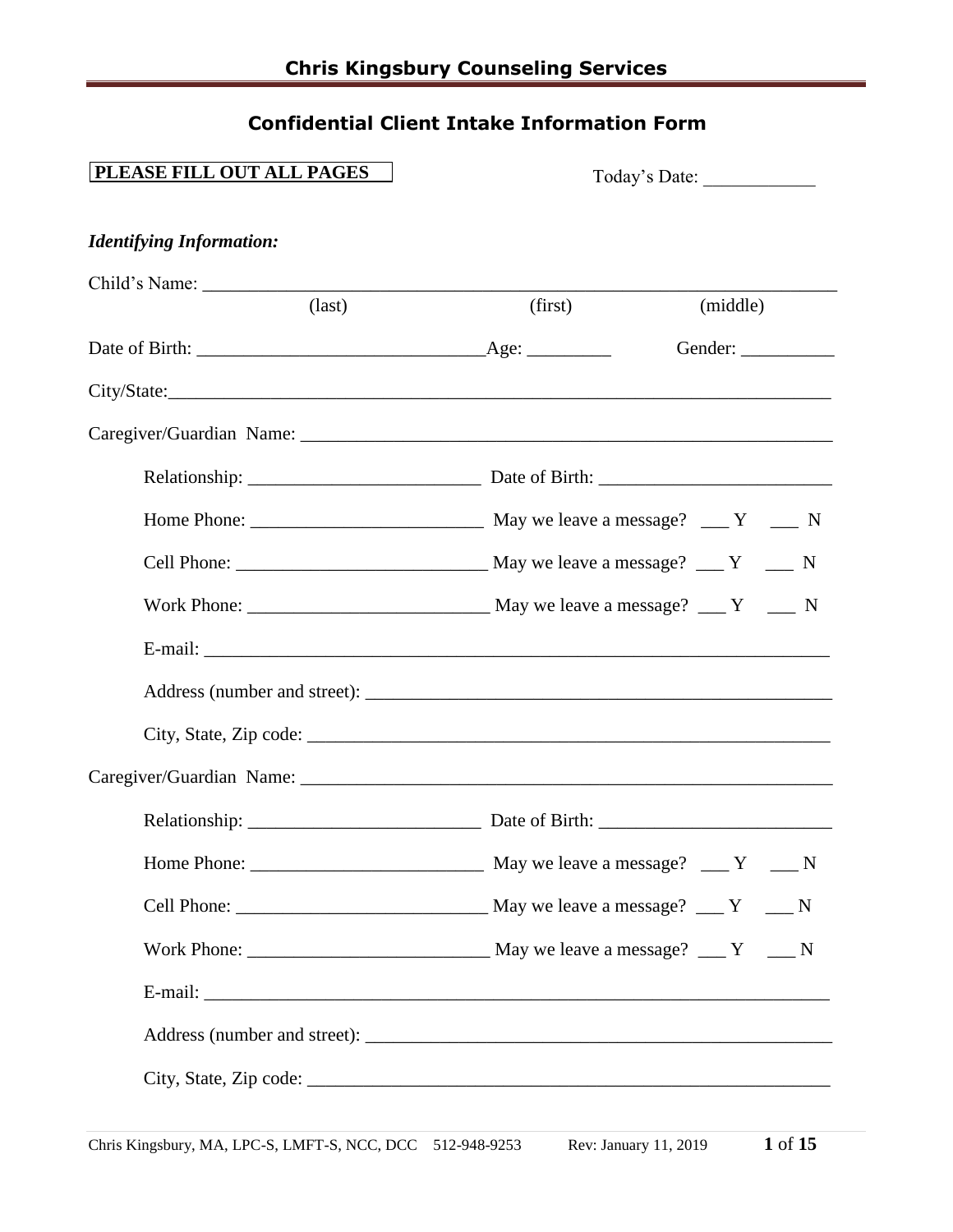| <b>Presenting Problem:</b>                                                                                                                                                                                                                                                                                                                                                                                                                                                                                                |
|---------------------------------------------------------------------------------------------------------------------------------------------------------------------------------------------------------------------------------------------------------------------------------------------------------------------------------------------------------------------------------------------------------------------------------------------------------------------------------------------------------------------------|
| What are you seeking help with today?                                                                                                                                                                                                                                                                                                                                                                                                                                                                                     |
|                                                                                                                                                                                                                                                                                                                                                                                                                                                                                                                           |
|                                                                                                                                                                                                                                                                                                                                                                                                                                                                                                                           |
|                                                                                                                                                                                                                                                                                                                                                                                                                                                                                                                           |
| Presenting Problems (check all that apply):<br>__ Temper outbursts ______ Impulsive<br>Shy<br>$\mathbf{X} \mathbf{Y}^{\dagger}$ and $\mathbf{X} \mathbf{Y}^{\dagger}$ and $\mathbf{X} \mathbf{Y}^{\dagger}$ and $\mathbf{X} \mathbf{Y}^{\dagger}$ and $\mathbf{X} \mathbf{Y}^{\dagger}$ and $\mathbf{X} \mathbf{Y}^{\dagger}$ and $\mathbf{X} \mathbf{Y}^{\dagger}$ and $\mathbf{X} \mathbf{Y}^{\dagger}$ and $\mathbf{X} \mathbf{Y}^{\dagger}$ and $\mathbf{$<br>$\sim$ $\sim$ $\sim$ $\sim$ $\sim$ $\sim$ $\sim$ $\sim$ |

| Withdrawn             | Stubborn          | Strange behavior      |
|-----------------------|-------------------|-----------------------|
| Daydreaming           | Disobedient       | Stealing              |
| Fearful               | Infantile         | Lying                 |
| Clumsy                | Mean to others    | School trouble        |
| Overactive            | Destructive       | Bowel/bladder control |
| Short attention span  | <b>Bedwetting</b> | Feeding/Eating issues |
| Distractible          | Self-mutilating   | Sleeping problems     |
| Peer conflict         | Head banging      | Drug/alcohol use      |
| Phobic                | Rocking           | Sickly                |
| Other                 |                   |                       |
| Please explain other: |                   |                       |

### **Medical History:**

Has the child ever been hospitalized for illness, physical ailments, emotional problems, etc?

|  |  |  | N If yes, please explain where, when, and what for? |  |  |
|--|--|--|-----------------------------------------------------|--|--|
|--|--|--|-----------------------------------------------------|--|--|

| Has the child ever taken, or is he/she currently taking any medications? |  |  |  |
|--------------------------------------------------------------------------|--|--|--|
|                                                                          |  |  |  |

\_\_\_\_\_\_\_\_\_\_\_\_\_\_\_\_\_\_\_\_\_\_\_\_\_\_\_\_\_\_\_\_\_\_\_\_\_\_\_\_\_\_\_\_\_\_\_\_\_\_\_\_\_\_\_\_\_\_\_\_\_\_\_\_\_\_\_\_\_\_\_\_\_\_\_\_\_\_\_\_

\_\_\_\_\_\_\_\_\_\_\_\_\_\_\_\_\_\_\_\_\_\_\_\_\_\_\_\_\_\_\_\_\_\_\_\_\_\_\_\_\_\_\_\_\_\_\_\_\_\_\_\_\_\_\_\_\_\_\_\_\_\_\_\_\_\_\_\_\_\_\_\_\_\_\_\_\_\_\_\_

\_\_\_\_\_\_\_\_\_\_\_\_\_\_\_\_\_\_\_\_\_\_\_\_\_\_\_\_\_\_\_\_\_\_\_\_\_\_\_\_\_\_\_\_\_\_\_\_\_\_\_\_\_\_\_\_\_\_\_\_\_\_\_\_\_\_\_\_\_\_\_\_\_\_\_\_\_\_\_\_

If yes, please list medication name and frequency of dosage \_\_\_\_\_\_\_\_\_\_\_\_\_\_\_\_\_\_\_\_\_\_\_\_\_\_\_\_\_\_\_

Does the child have any allergies that you are aware of (Le. latex, peanut, soy, etc.)?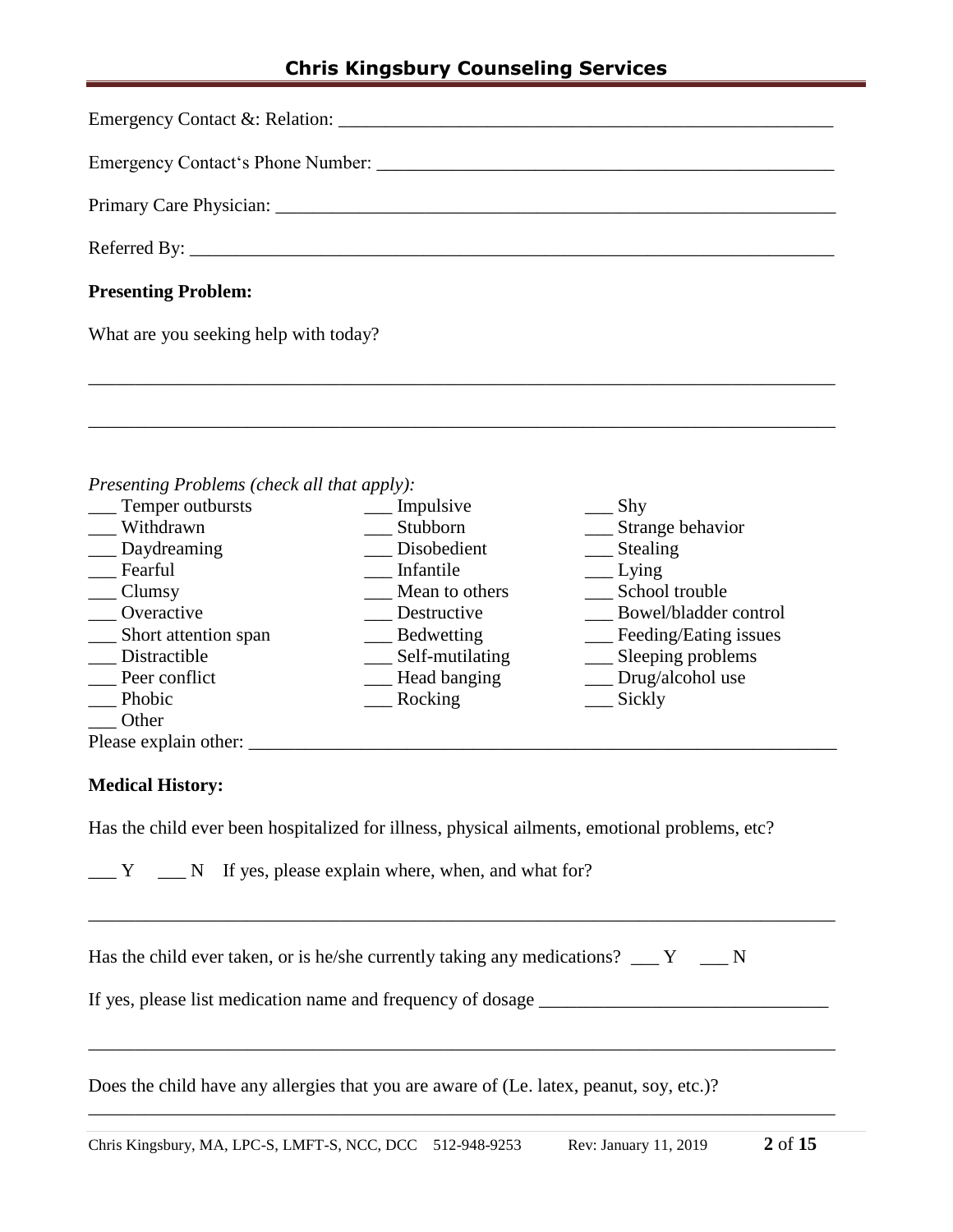# **Chris Kingsbury Counseling Services**

| <b>Living Arrangements:</b>                                                                                                                   |
|-----------------------------------------------------------------------------------------------------------------------------------------------|
| Number of moves in the child's life? _____ Ever placed, boarded, or lived away from family?                                                   |
| $\angle Y$ $\angle N$ If yes, please explain $\angle$                                                                                         |
| List all members of your household presently and indicate their relation to the parent:                                                       |
|                                                                                                                                               |
| Are you interested in counseling services for yourself or any of your family members? $\underline{\hspace{1cm}} Y \underline{\hspace{1cm}} N$ |
| <b>Developmental History:</b>                                                                                                                 |
| Did the child's mother have any illness or complications before delivery? $\underline{\hspace{1cm}} Y \underline{\hspace{1cm}} N$             |
| If yes, please explain.                                                                                                                       |
| Did the child's mother use alcohol or drugs during pregnancy? $\underline{\hspace{1cm}} Y \underline{\hspace{1cm}} N$                         |
|                                                                                                                                               |
| Complications at birth? $Y \_ N$ if yes, please explain $\_$                                                                                  |
| As far as you know, did your child meet developmental milestones at an appropriate age                                                        |
| (i.e. rolling, sitting up, babbling, and eating)? $\underline{\hspace{1cm}} Y \underline{\hspace{1cm}} N$                                     |
| <b>Educational History:</b>                                                                                                                   |
|                                                                                                                                               |
| Types of classes: ___ Regular ___ Inclusion<br>__ ESE __ __ EDB (Emotionally Disturbed Behavior)<br>___ Other (explain):                      |
| Does the child receive special services at school? $\underline{\hspace{1cm}} Y \underline{\hspace{1cm}} N$                                    |
| If yes, which services and what is the frequency/duration of each?                                                                            |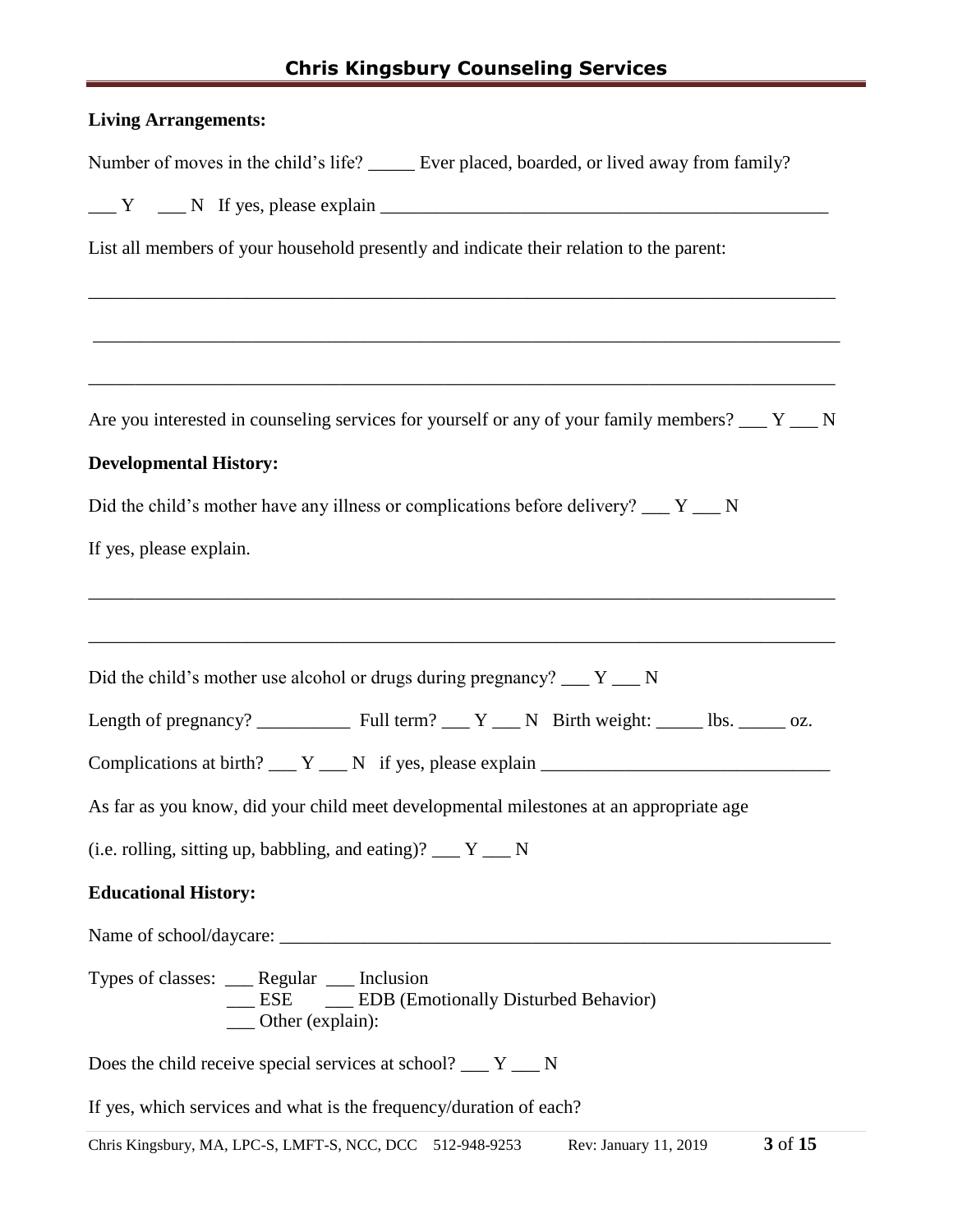| Occupational Therapy _______ /week for ______ minute sessions |                                                                                       |
|---------------------------------------------------------------|---------------------------------------------------------------------------------------|
| Physical Therapy ___________/week for _______ minute sessions |                                                                                       |
| Speech Therapy _____________/week for ______ minute sessions  |                                                                                       |
| Counseling _________________/week for ______ minute sessions  |                                                                                       |
| <b>Social History:</b>                                        |                                                                                       |
|                                                               | Does the child attend extracurricular activities? $Y_{\text{max}}$ N If so, describe: |
|                                                               |                                                                                       |
|                                                               |                                                                                       |
|                                                               | other pertinent comments in this regard:                                              |
|                                                               |                                                                                       |
|                                                               |                                                                                       |
|                                                               |                                                                                       |

Name of person completing information/relationship to child Date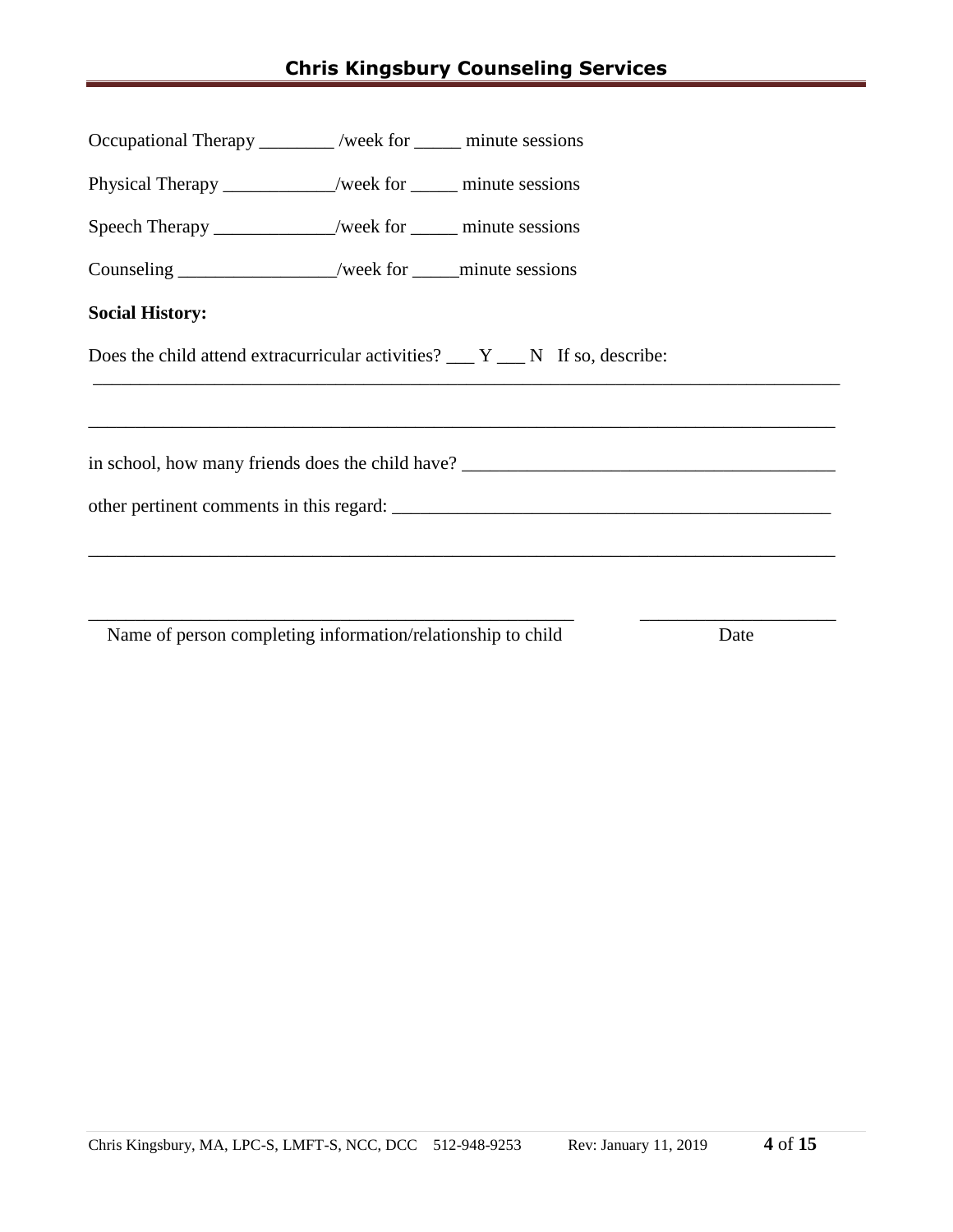### **RELEASE OF INFORMATION**

You may consent for personal information contained within your clinical record to be disclosed to the persons and/or agencies identified below for the following reasons:

Planning and monitoring appropriate treatment. Case review and consultation with your physician and/or health care providers. Support and/or involvement of family members or significant other in treatment.

Your signature indicates that you authorize me to release/receive information from the parties named below. You may revoke this consent at any time by providing a written notice. Please refer to the HIPPA guidelines for additional privacy information.

| Any other parties that you authorize me to give/receive information regarding your treatment:                         |  |
|-----------------------------------------------------------------------------------------------------------------------|--|
|                                                                                                                       |  |
| Family member(s)/significant other(s) who may participate in your therapy. Please indicate<br>relationship to client. |  |
|                                                                                                                       |  |
|                                                                                                                       |  |
|                                                                                                                       |  |
|                                                                                                                       |  |
|                                                                                                                       |  |
|                                                                                                                       |  |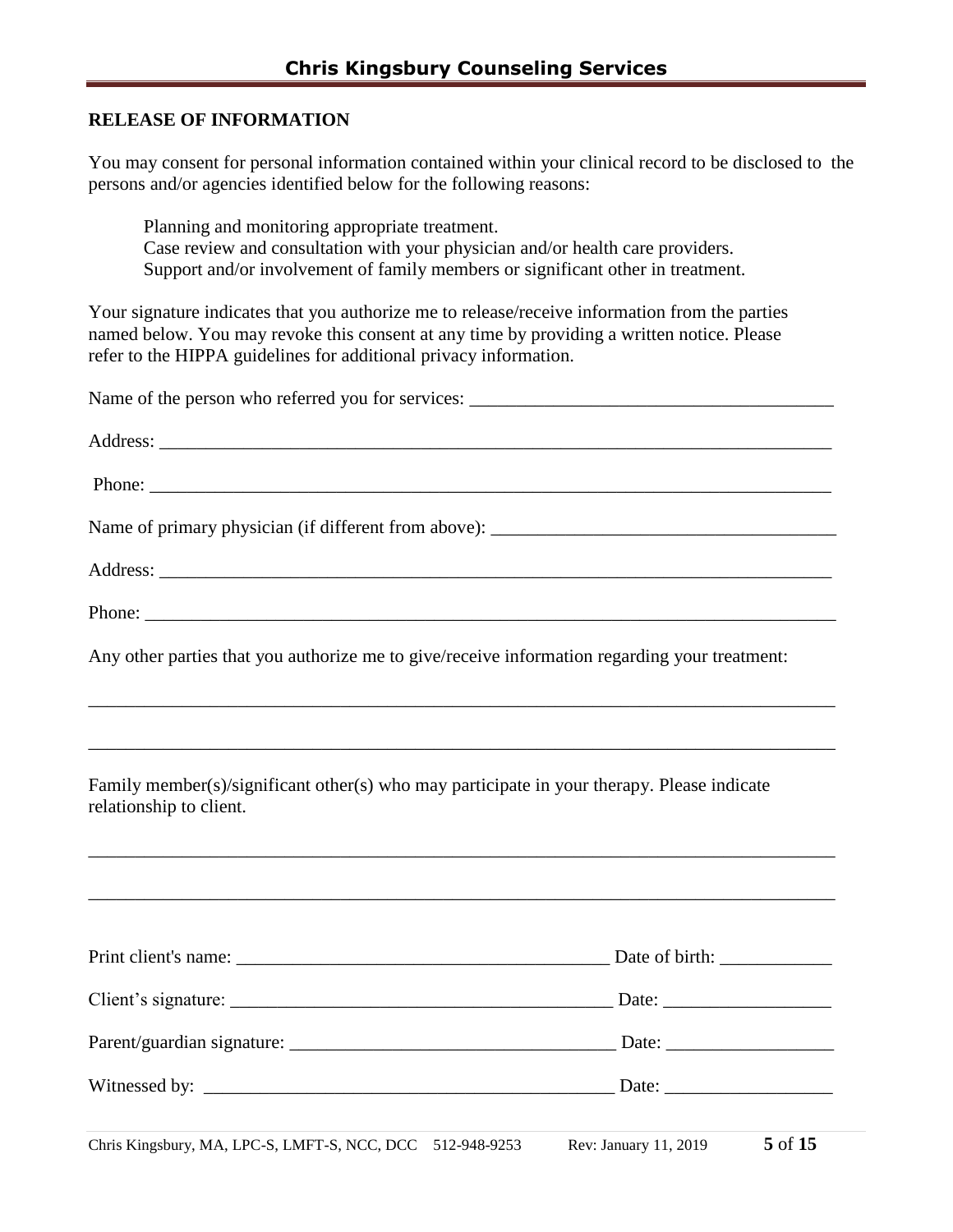# **STANDARDS AND POLICIES**

I welcome you to counseling and look forward to working with you. I am honored that you have chosen to entrust me with this portion of your life's journey. This informational sheet provides you with my basic services and policies. Please read this information carefully, feel free to ask any questions that you have, initial each section and then sign the statement at the end.

# **QUALIFICATIONS INITIAL \_\_\_\_\_**

I earned my Bachelors of Science degree from the University of Iowa in Biomedical Engineering, and an MBA in Business Administration from Pepperdine University. I received my Masters of Arts degree in in Professional Counseling from Texas State University. I am licensed as a Professional Counselor as well as a Marriage and Family Therapist. What this means is that l have completed all educational, testing and supervision requirements for practicing Counseling and Marriage and Family Therapists in the state of Texas.

# **SERVICES** INITIAL **INITIAL**

As a Licensed Professional Counselor and a Licensed Marriage and Family Therapist, I am equipped to help individuals, children, families, couples, and groups with a variety of disorders of an emotional, psychological, and spiritual nature. I employ a variety of educational and therapeutic techniques, specifically emotionally focused (feeling), behavioral (doing), and cognitive (thinking), to help you achieve your personal counseling goals. The counseling methodologies used will primarily come from cognitive "talk" therapy, solution-focused therapy, marital and family systems therapy, behavioral therapy, and experiential use of scripture. I am trained in Intimacy Therapy and am a Certified Anger Resolution Therapist. I often integrate spirituality and psychology, but will not impose my beliefs on my clients and am capable and willing to approach presented problems without the use of faith based interventions. I will gladly support you in finding a psychiatrist or medical professional if medication is needed.

# **OUR RELATIONSHIP INITIAL**

My relationship with you is a confidential, professional relationship based on trust that is initially given, but ultimately earned from each client. In order to assist you in achieving your goals, I will be asking personal questions about you and your extended family's experiences and belief systems. While some clients only need a few sessions to achieve their goals, others require months and sometimes years of treatment. As a client, you have the freedom to end your treatment at any time, but I do ask that you participate in a termination session. Our sessions may be psychologically close, but the relationship is not social. Our contact will be limited to counseling sessions except in emergencies. You can leave me a confidential message and I will return your call as I am able.

# **RISKS AND BENEFITS INITIAL THE RESERVE AND RESERVE ASSESS**

Counseling is beneficial, but as with any treatment there are inherent risks. During counseling, you will have discussions about personal issues, which may bring to the surface uncomfortable emotions such as anger, guilt, and sadness. However, the benefits of counseling can far outweigh any discomfort encountered during the process. Some of the possible benefits are improved personal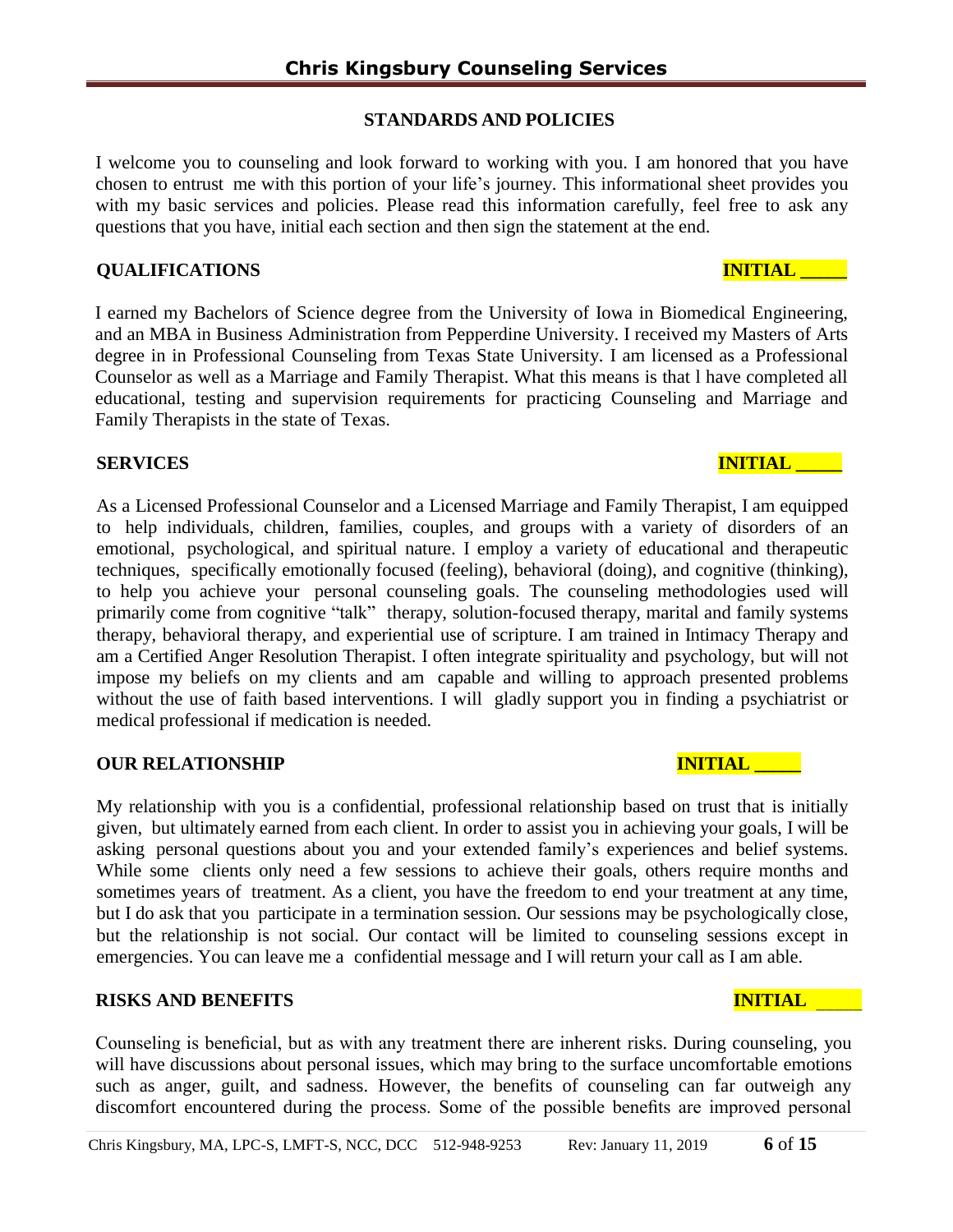relationships, reduced feelings of emotional distress, and specific problem solving. I cannot guarantee these benefits, of course. It is my desire, however, to work with you to attain your personal goals.

# **RECORDS** AND CONFIDENTIALITY **INITIAL**

The session content and all materials relevant to the client's treatment will be held confidential unless the client requests in writing to have all or portions of such content released to a specifically named person(s). Limitations of such client held privilege of confidentiality exist and are itemized below.

- 1. If I have reasonable suspicion that a client threatens grave bodily harm or death to another person or threatens or attempts to commit suicide or otherwise conducts him/her self in a manner in which there is a substantial risk of incurring serious self bodily harm.
- 2. lf the therapist has a reasonable suspicion that a client or other named victim is the perpetrator, observer of, or actual victim of physical, emotional or sexual abuse of children under the age of 18 years.
- 3. Suspicions as stated above in the case of an elderly person who may be subjected to these abuses.
- 4. Suspected neglect of the parties named in items #3 and # 4.
- 5. If a court of law issues a legitimate subpoena for information stated on the subpoena.

In the case of couple or family therapy, material obtained from an adult client individually may be shared with the client's spouse or other family members only with the client's permission or when mandated or permitted by law. When working with couples, families, or groups, I cannot disclose any information outside of the treatment context without a written authorization from all individuals competent to sign such authorization. In the case of minor children (under the age of 18), the parents or managing conservator may legally request information concerning the child's progress and treatment. I will maintain confidentiality with minors and work with them to make disclosures to parents in a way that will preserve the therapeutic relationship.

### **Cellular Phones**

I primarily use my cell phone to conduct business communication. By their very nature, cellular phone calls are not private. Occasionally, someone else may overhear a call. I will make every attempt to limit the use of my cellular phone in public places to insure your privacy to the best of my ability. Texting also creates privacy risks as they are posted as banner notifications and can be read. Texts become part of your clinical file and are subject to subpoena if records are requested so please limit content to scheduling needs. I will save your name in my phone contacts as your initials to limit identifying information but cannot guarantee confidentiality.

## PUBLIC ACKNOWLEDGEMENT **INITIAL LEADERS**

If I see you in a setting other than the office (public place, business or social setting) I will protect your confidentiality by not approaching you first. It will be your choice to either acknowledge knowing me or not. If you decide to initiate a greeting, I will respond. If you do not I will not signal verbally or non-verbally that we know each other, in order to maintain your confidentiality. Addition, I will not discuss your case in public. By your signature below, you indicate that you have been advised of this policy and you agree to abide by it.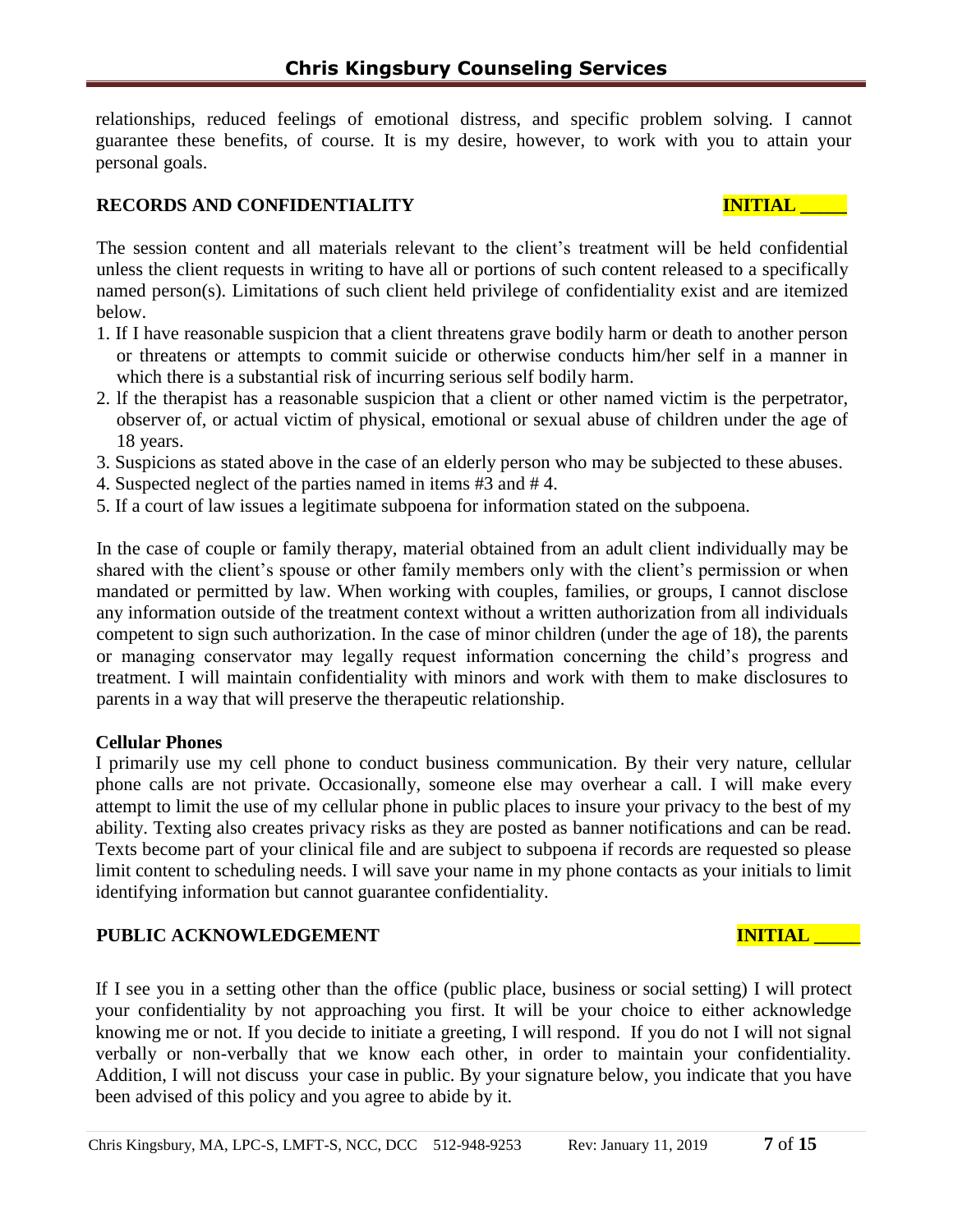## **LIMITATIONS OF COUNSELING INITIAL LEADERS OF SECULIAR INITIAL LEADERS AND INITIAL LEADERS**

I cannot offer a diagnosis for medical conditions, although I may recommend a medical or physical wellness exam to rule out possible physical issues/problems as a cause of any mental health symptoms. If you have a known medical condition, please let me know. With your permission, I will work closely with your physician to ensure the compatibility of treatment. I cannot prescribe medication. If it is determined that a medical evaluation is appropriate, I may refer you to a psychiatrist who can fully make a determination for medication as a necessary part of treatment. I will not make recommendations regarding custody, visitation or parental access to children or any matters pertaining to the "best interest of the child" in Suits Affecting the Parent-Child Relationship (SAPCR), adoption or termination proceedings.

## **CONFIDENTIALITY ISSUES FOR MINORS INITIAL** \_\_\_\_\_

As a therapist, I ask additional considerations on the part of the parents when a minor is the primary client. First, it is your responsibility as a parent to notify your therapist and anyone else so ordered if there is a court order influencing communication about counseling. Open communication among all parties, when possible, is the best philosophy. Secondly, I ask that parents respect their children's privacy by allowing the therapist to take the lead on communicating relevant details from sessions. As a family—based model, I pursue treatment of familial relationships and will involve parents as soon as the therapist determines it is in your child's best interest for parental involvement in the counseling work.

### **EMERGENCIES INITIAL**

If you urgently require assistance, please call your physician, the Crisis Hotline (512-472-4357), or the police. While it is not possible to guarantee any specific results regarding your counseling goals, we will work diligently toward the results you desire.

## **TERMINATION EXECUTE:**

Ideally, termination of the counseling relationship is mutually agreed upon by the client and counselor. My desire for my clients is that they be content with their direction in life or toward a solution, and relatively confident in their skills and abilities to accomplish it.

### **REFERRALS INITIAL**

As a Licensed Professional Counselor and a Licensed Marriage and Family Therapist by the Texas State Board of Examiners of Professional Counselors and the Texas State Board of Examiners of Marriage and Family Therapists, I adhere to the highest ethical standards and will keep your best interest at the forefront of all I do. If you are dissatisfied with my services at any time, please express your concerns. If I am not able to resolve your concerns, I will gladly provide you with a list of referral choices.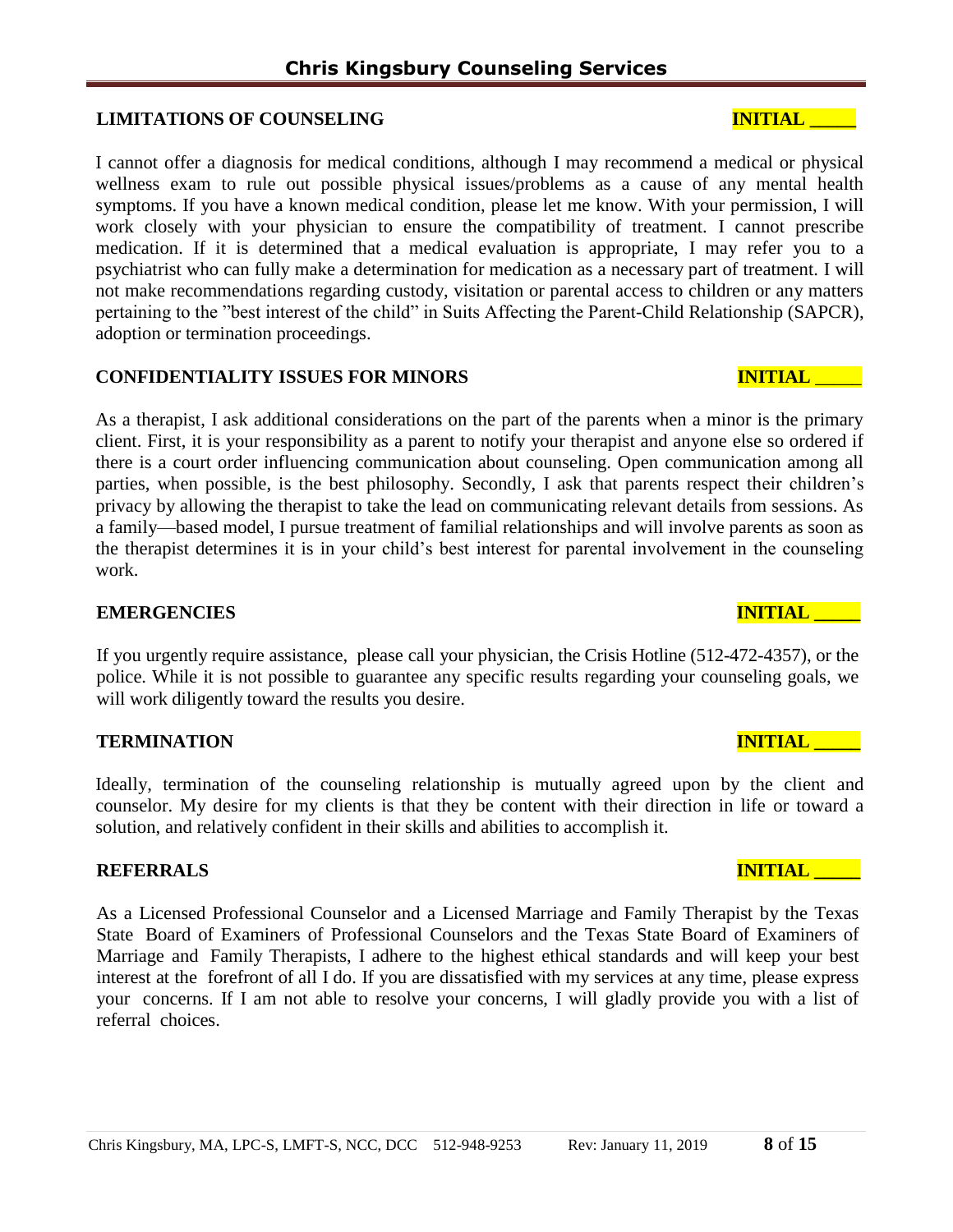## **COMPLAINTS INITIAL**

If you have a complaint regarding malpractice, this can be reported to the Texas State Board of Examiners of Professional Counselors, Complaints Management and Investigative Section, P.O. Box 141369, Austin, TX 78714-1369, at (512) 834-6658 or 1-800-942-5540 or the Texas State Board of Examiners of Marriage and Family Therapists, P.O. Box 149347, Austin, TX 78714-9347, at (512) 834-6657.

## **FEES** INITIAL

Fees for counseling are due at the time service is rendered and are payable by cash, check or credit card. Please write your checks to: Chris Kingsbury Counseling Services. Fees per session for service are as follows: Individual \$100 (50 minutes), Couple or Family \$100 (50 minutes), and Group \$45 (80 minutes). In the case of a returned check, there is a \$35 returned check fee. Phone consultations are charged on a prorated basis in 15 minute increments.

My fee for work legal-related work (i.e. attorney calls, writing reports, testimony preparation and court appearances) will be billed at \$200.00/hr plus travel fees.

The fee for copies of client records is \$20.00.

## **APPOINTMENTS AND CANCELLATIONS INITIAL \_\_\_\_\_**

When you schedule an appointment, I reserve that time for you alone, so please make every effort to be on time to receive the full benefit of your allotted time. If you must cancel or reschedule your appointment I ask that you call my office at 512-948-9253 at least 24 hours in advance. This will free your appointment time for another client.

## **Cancellation Policy**

If it is not an emergency and you do not provide 24-hours' notice, you will be charged for the appointment. If the appointment is longer than a 50 minute hour, you will be charged 50% of the total charge for the total time scheduled.

# **INSURANCE INITIAL**

Full payment for your fee for services rendered is due at the time of your appointment. Medical insurance may often be applied to your professional counseling. I will provide you with a receipt that you may send to your insurance provider for reimbursement. I will also provide you with an appropriate diagnosis code to assist you in filing your claims.

## **HIPPA CONSENT FORM INITIAL LEADER INITIAL LEADER IN**

I have read and have been given a copy of Chris Kingsbury Counseling Services' "Notice of Policies & Practices to Protect the Privacy of your Health Information" (also known as "HIPPA Consent") form and understand that it describes how psychological and medical information about me may be used or disclosed and how I can gain access to this information.

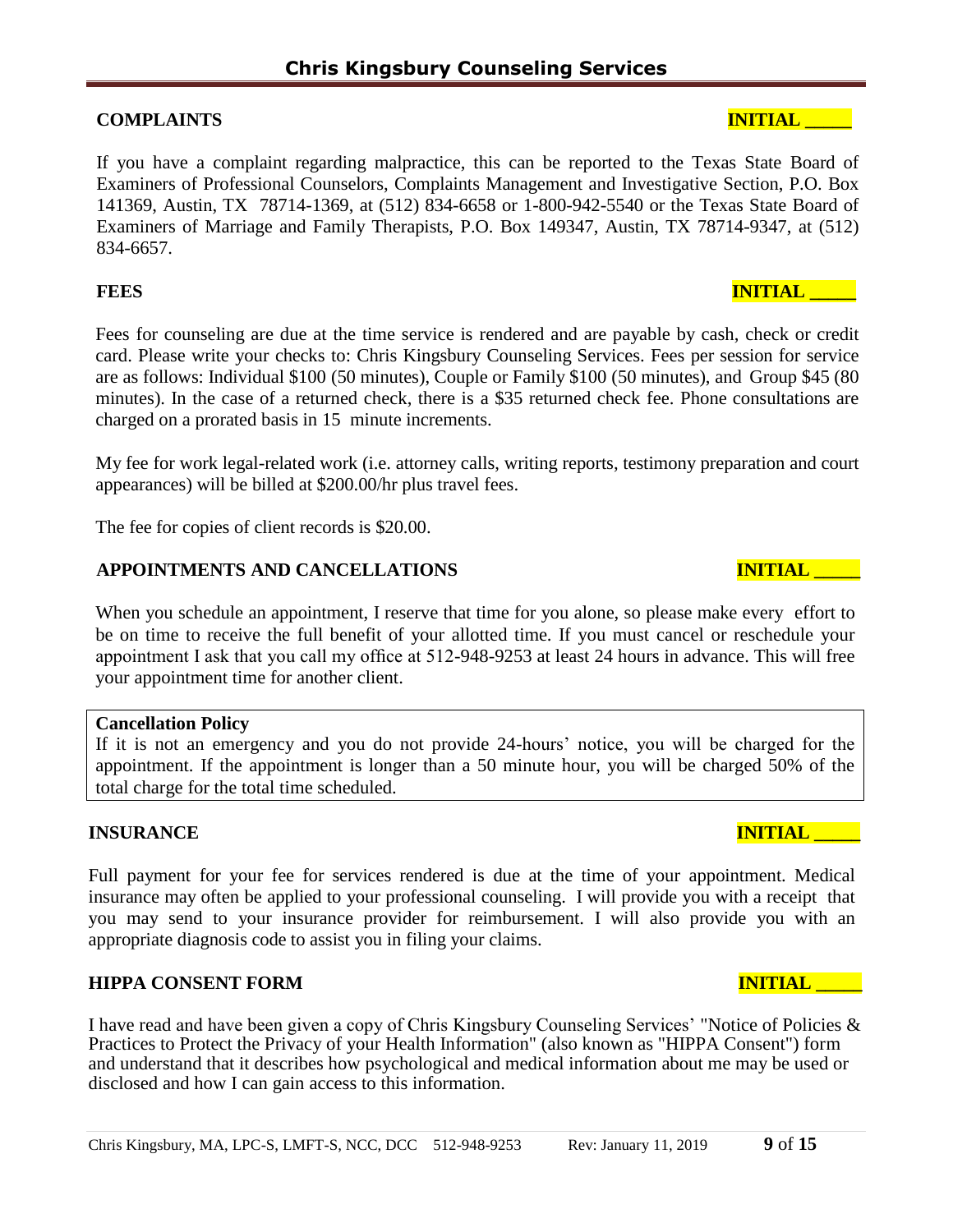### **CONSENT FOR TREATMENT**

By my signature below, I am indicating that I have read, understand, and agree to the information contained in this agreement. I have read or have had satisfactorily explanations and I understand this disclosure of information, policies and client agreement. Any questions that I had about this statement including fees and payment policies have been answered and explained to my satisfaction (for client under the age of 18, consent must be given and this form must be signed by either a parent or legal guardian). I understand and agree to the description of confidentiality and the exceptions as stated above. I consent to counseling under the terms described above. My signature below indicates that I have received a copy of this form.

|                          | Date: |
|--------------------------|-------|
| Client's signature       |       |
|                          | Date: |
| Client's signature       |       |
|                          | Date: |
| Counselor's Printed Name |       |
|                          | Date: |
| Counselor's signature    |       |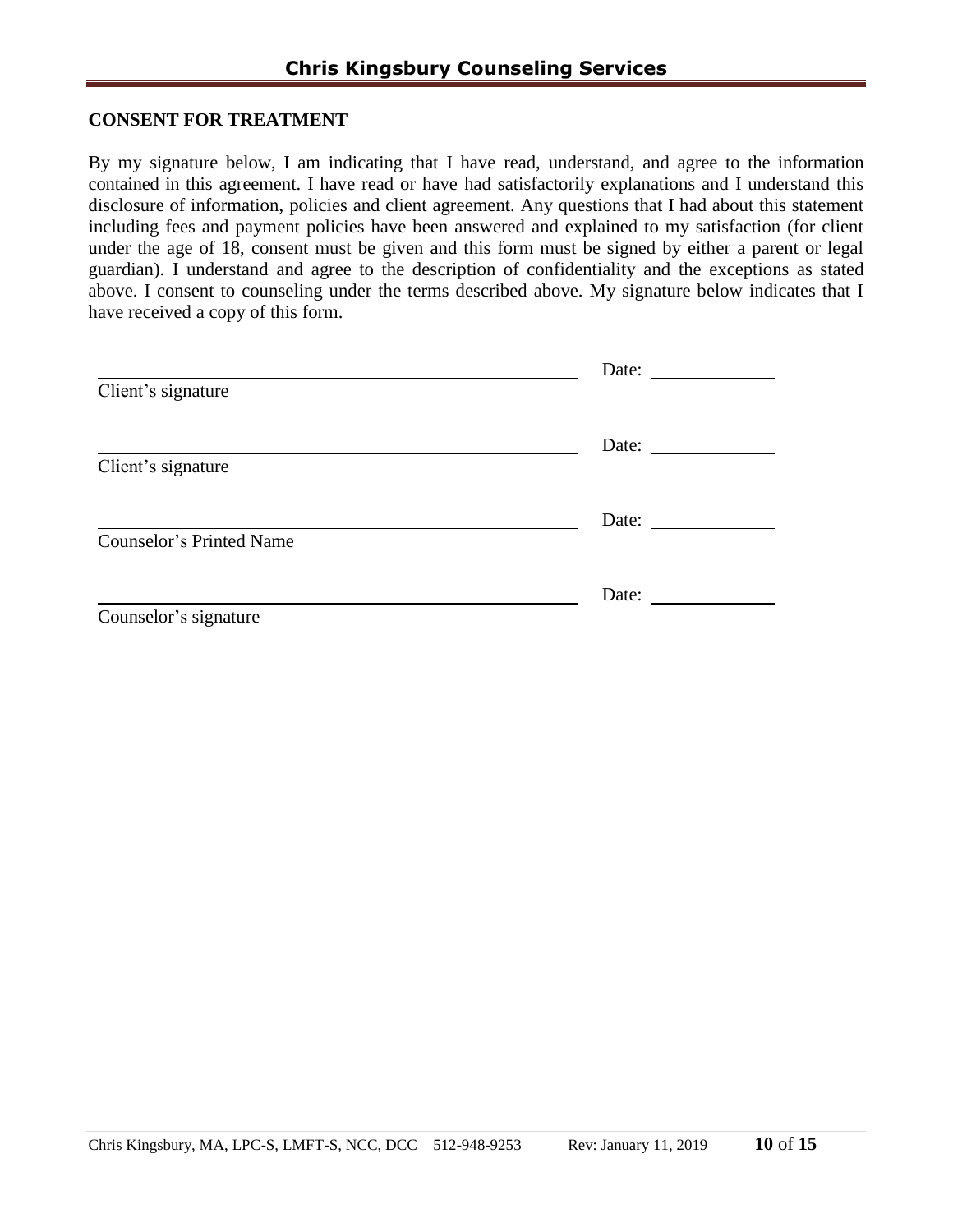### **NOTICE OF PRIVACY PRACTICES**

## **THIS NOTICE DESCRIBES HOW MEDICAL INFORMATION ABOUT YOU MAY BE USED AND DISCLOSED AND HOW YOU CAN GET ACCESS TO THIS INFORMATION. PLEASE REVIEW IT CAREFULLY.**

#### **INTRODUCTION**

Chris Kingsbury, LPC-S, LMFT-S is required by law to maintain the privacy of Protected Health Information ("PHI"), to provide individuals with notice of my legal duties and privacy practices with respect to PHI, and to notify affected individuals following a breach of unsecured PHI. PHI is information that may identify you and that relates to your past, present or future physical or mental health or condition and relates to the provision of health care or payment for the provision of health care for your past, present or future physical or mental health or condition and related healthcare services. This Notice of Privacy Practices ("Notice") describes how I may use and disclose PHI to carry out treatment, obtain payment or perform health care operations and for other specified purposes that are permitted or required by law. The Notice also describes your rights with respect to PHI about you.

Chris Kingsbury, LPC-S, LMFT-S is required to follow the terms of this Notice currently in effect. I will not use or disclose PHI about you without your written authorization, except as described in this Notice. I reserve the right to change my practices and this Notice and to make the new Notice effective for all PHI I maintain. Upon request, I will provide any revised Notice to you.

#### **MY PLEDGE**

The privacy of your personal health information (PHI) is important to me. Your PHI includes, but is not limited to, medical, dental, pharmacy, and mental health information. This Notice describes my privacy practices. My privacy practices must be followed by all of my staff. This Notice tells you about the ways in which I may use and disclose your PHI. Also described are your rights and certain obligations I have regarding the use and disclosure of your PHI. I use and disclose your PHI in compliance with all applicable state and federal laws.

#### **HOW PHI ABOUT YOU MAY BE USED AND DISCLOSED**

The following categories describe different ways that I use and disclose PHI. For each category of use or disclosure, an explanation of what is meant and some examples are provided. Not every use or disclosure in a category will be listed. However, all of the ways I am permitted to use and disclose PHI will fall within one of the categories.

**For Treatment.** I may use or disclose your health information to provide and coordinate the mental health treatment and services you receive. For example, if your mental health care needs to be coordinated with the medical care provided to you by another physician, I may disclose your health information to a physician or other healthcare provider.

**For Payment.** I may use and disclose your health information for various payment-related functions, so that I can bill for and obtain payment for the treatment and services I provide for you. For example, your PHI may be provided to an insurance company so that they will pay claims for your care.

**For Healthcare Operations.** I may use and disclose your health information for certain operational, administrative and quality assurance activities, in connection with my healthcare operations. These uses and disclosures are necessary to run the practice and to make sure that my clients receive quality treatment and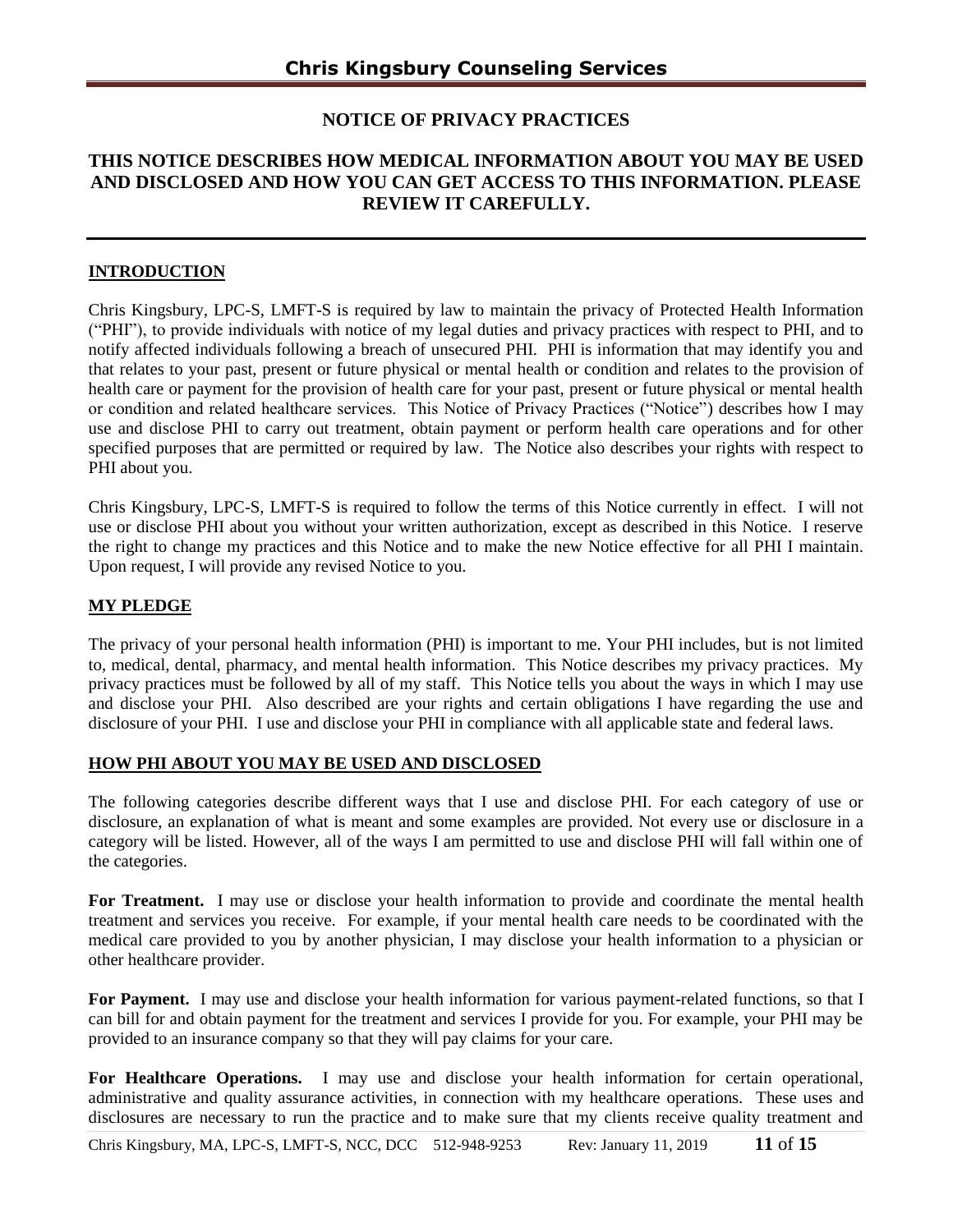services. For example, healthcare operations include quality assessment and improvement activities, reviewing the competence or qualifications of healthcare professionals, evaluating practitioner and provider performance, conducting training programs, accreditation, and certification, licensing or credentialing activities.

**For Special Purposes.** I am permitted under federal and applicable state law to use or disclose your PHI without your permission only when certain circumstances may arise. I am likely to use or disclose your PHI without your permission for the following purposes:

- **Individuals Involved in Your Care or Payment for Your Care**. I may disclose PHI to a close personal friend or family member who is involved in your medical care or payment for your care.
- **Disclosures to Parents or Legal Guardians.** If you are a minor, I may release your PHI to your parents or legal guardians when I am permitted or required under federal and applicable state law.
- **Worker's Compensation.** I may disclose your PHI to the extent authorized by and necessary to comply with laws relating to worker's compensation or similar programs established by law.
- **Public Health.** I may disclose your PHI to federal, state, or local authorities, or other entities charged with preventing or controlling disease, injury, or disability for public health activities.
- **Health oversight activities:** I may disclose your PHI to an oversight agency for activities authorized by law. These oversight activities include audits, investigations, and inspections, as necessary for my licensure and for government monitoring of the health care system, government programs, and compliance with federal and applicable state law.
- **Law Enforcement.** I may disclose your PHI for law enforcement purposes as required by law or in response to a cyourt order, subpoena, warrant, summons, or similar process; to identify or locate a suspect, fugitive, material witness, or missing person; about a death resulting from criminal conduct; about crimes on the premises or against a member of my workforce; and in emergency circumstances, to report a crime, the location, victims, or the identity, description, or location of the perpetrator of a crime.
- **Judicial and administrative proceedings.** If you are involved in a lawsuit or a legal dispute, I may disclose your PHI in response to a cyourt or administrative order, subpoena, discovery request, or other lawful process.
- **United States Department of Health and Human Services**. Under federal law, I am required to disclose your PHI to the U.S. Department of Health and Human Services to determine if I am in compliance with federal laws and regulations regarding the privacy of health information.
- **Research.** Under certain circumstances, I may use or disclose your PHI for research purposes. However, before disclosing your PHI, the research project must be approved by an institutional review board or privacy board that has reviewed the research proposal and established protocols to ensure the privacy of your PHI.
- **Coroners, medical examiners, and funeral directors.** I may release your PHI to assist in identifying a deceased person or determine a cause of death.
- **Organ or tissue procurement organizations**. Consistent with applicable law, I may disclose your PHI to organ procurement organizations or other entities engaged in the procurement, banking, or transplantation of organs for the purpose of tissue donation and transplant.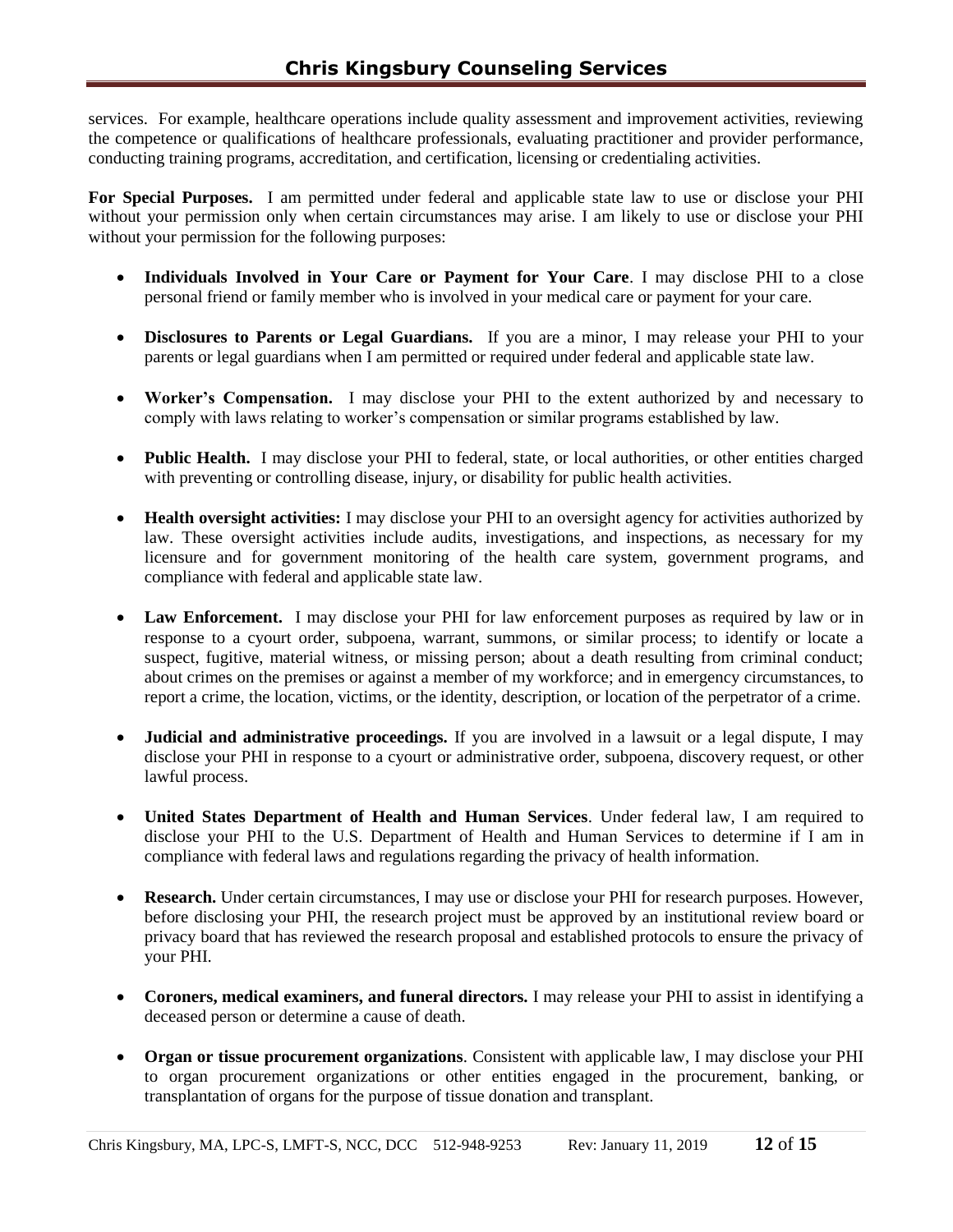- Notification. I may use or disclose your PHI to assist in a disaster relief effort so that your family, personal representative, or friends may be notified about your condition, status, and location.
- **Correctional institution**. If you are or become an inmate of a correctional institution, I may disclose to the institution or its agents PHI necessary for your health and the health and safety of others.
- **To Avert a Serious Threat to Health or Safety.** I may use and disclose your PHI to appropriate authorities when necessary to prevent a serious threat to your health and safety or the health and safety of another person or the public. I may disclose your health information to appropriate authorities if I reasonably believe that you are a possible victim of abuse, neglect, or domestic violence or the possible victim of other crimes.
- **Military and Veterans.** If you are a member of the armed forces, I may release your PHI as required by military command authorities. I may also release PHI about foreign military personnel to the appropriate military authority.
- **National Security, Intelligence Activities and Protective Services for the President and Others.** I may disclose your PHI to authorized federal officials for intelligence, counterintelligence, provision of protection to the President, other authorized persons or foreign heads of state, and other national security activities authorized by law.
- **As required by law.** I must disclose your PHI when required to do so by applicable federal or state law.
- **Treatment Alternatives**. I may use and disclose PHI to tell you about or recommend possible alternative treatments, therapies, health care providers, or settings of care that may be of interest to you.
- **Health-Related Benefits and Services**. I may use and disclose PHI to tell you about health-related benefits or services that may be of interest to you.
- **Appointment Reminders.** I may use or disclose PHI to provide you with appointment reminders (such as textl messages, postcards, or letters). You have a right, as explained below, to request restrictions or limitations on the PHI I disclose. You also have a right, as explained below, to request that information be communicated with you in a certain way or at a certain location.

#### **Other Uses and Disclosures of PHI**

**Your Authorization.** I will obtain your written authorization before using or disclosing your PHI for purposes other than those described above (or as otherwise permitted or required by law). If you give us an authorization, you may revoke it by submitting a written notice to my Privacy Officer at the address listed below. Your revocation will become effective upon my receipt of your written notice. If you revoke your authorization, I will no longer use or disclose health information about you for the reasons covered by the written authorization. Your revocation will not affect any use or disclosures permitted by your authorization while it was in effect. Unless you give us a written authorization, I cannot use or disclose your health information for any reason except those described in this Notice.

**Psychotherapy Notes.** I will not use or disclose psychotherapy notes without your written authorization, and only as permitted by law.

**Marketing Health-Related Services.** I will not use or disclose your protected health information for marketing communications without your written authorization, and only as permitted by law.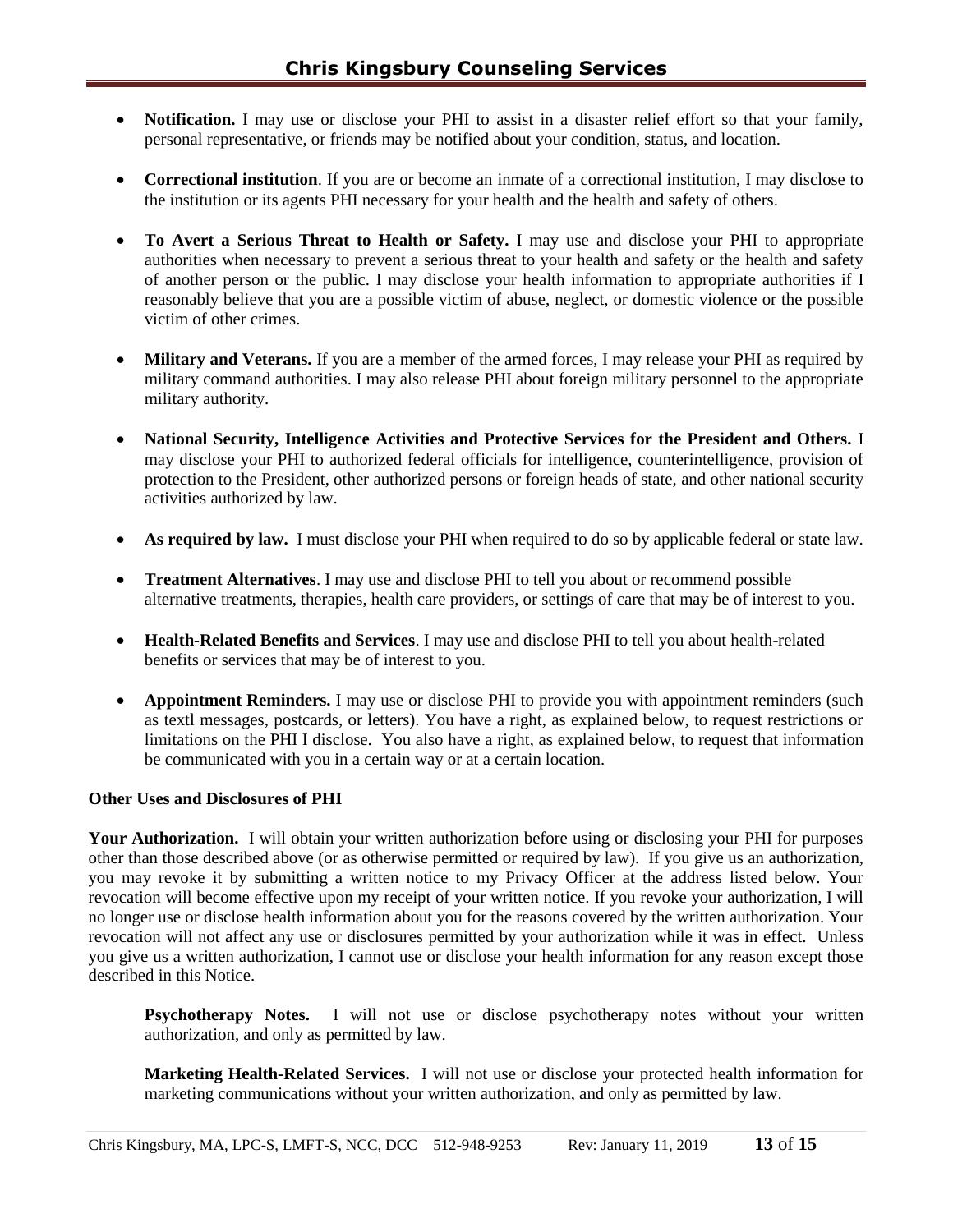**Sale of PHI.** I will not sell your protected health information without your written authorization, and only as permitted by law.

#### **CHANGES TO THIS NOTICE**

I reserve the right to change my privacy practices and the terms of this Notice at any time, provided such changes are permitted by applicable law. I reserve the right to make the changed Notice effective for all health information that I maintain, including health information I created or received before I made the changes. When I make a change in my privacy practices, I will change this Notice and make the new Notice available to you.

#### **YOUR HEALTH INFORMATION PRIVACY RIGHTS**

You have privacy rights under federal and state laws that protect your health information. These rights are important for you to know. You can exercise these rights, ask questions about them, and file a complaint if you think that your rights are being denied or your health information isn't being protected. Providers and health insurers who are required to follow federal and state privacy laws must comply with the following rights:

**To Request Restrictions on Certain Uses and Disclosures of PHI.** You have the right to request restrictions on my use or disclosure of your PHI by sending a written request to the Privacy Office. I are not required to agree to those restrictions. I cannot agree to restrictions on uses or disclosures that are legally required, or which are necessary to administer my business. I must agree to the request to restrict disclosure of PHI to a health plan if the disclosure is for the purpose of carrying out payment or health care operations and is not otherwise required by law, and the PHI pertains solely to a health care item or service for which you, or another individual other than a health plan on behalf of you, has paid us in full.

**To Request Confidential Communications.** You have the right to request that PHI be communicated to you by alternative means or at alternative locations. For example, you can ask that you only be contacted at work or by mail. I will accommodate all reasonable requests.

**To Access PHI.** You have the right of access to inspect and obtain a copy of your PHI. You may not be able to obtain all of your information in a few special cases. For example, if your treatment provider determines that the information may endanger you or someone else. In most cases, your copies must be given to you within thirty (30) days, but may be extended for another thirty (days) if you are given a reason by us in writing. I may charge you a fee for the costs of copying, mailing and supplies that are necessary to fulfill your request.

In accordance with Texas law, you have the right to obtain a copy of your PHI in electronic form for records that I maintain using an Electronic Health Records (EHR) system capable of fulfilling the request. Where applicable, I must provide those records to you or your legally authorized representative in electronic form within fifteen (15) days of receipt of your written request and a valid authorization for electronic disclosure of PHI. You may request a copy of an authorization from the Privacy Office at the address below.

**To Obtain a Paper Copy of the Notice Upon Request.** You may request a copy of my current Notice at any time. Even if you have agreed to receive the Notice electronically, you are still entitled to a paper copy. You may obtain a paper copy from the Privacy Office at the address below. A reasonable fee may be charged for the costs of copying, mailing or other supplies associated with your request.

**To Request an Amendment of PHI.** If you feel that PHI I have about you is incorrect or incomplete, you may request an amendment to the information. Requests must identify: (i) which information you seek to amend, (ii) what corrections you would like to make, and (iii) why the information needs to be amended. I will respond to your request in writing within 60 days (with a possible 30-day extension). In my response, I will either: (i) agree to make the amendment, or (ii) inform you of my denial, explain my reason, and outline appeal procedures. If